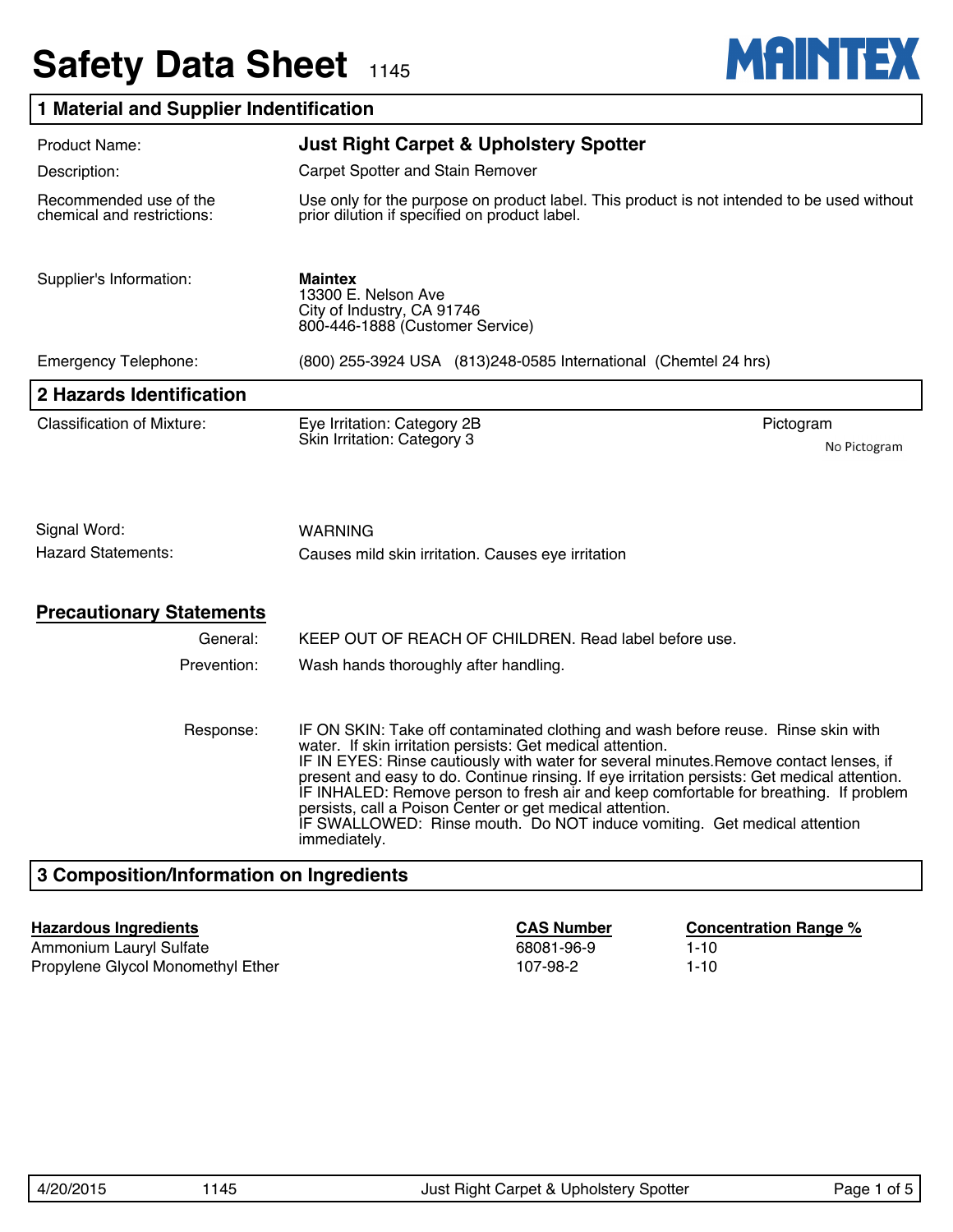| <b>4 First Aid Measures</b> |                                                                                                                                                                                                   |
|-----------------------------|---------------------------------------------------------------------------------------------------------------------------------------------------------------------------------------------------|
| Eye Contact:                | Flush eyes with water for 15 minutes. Remove contact lenses if any.                                                                                                                               |
| Skin Contact:               | Contact with concentrate may be an irritant to sensitive skin. If spilt in large areas of skin,<br>rinse immediately with water and remove clothing. Wash skin thoroughly with soap and<br>water. |
| Inhalation                  | If discomfort is experienced after prolonged exposure to vapours, move person to fresh<br>air. Get medical attention if irritation persists.                                                      |
| Ingestion:                  | Get medical attention immediately. Rinse mouth with water. Do NOT induce vomiting.<br>Drink glass of water to dilute product.                                                                     |

| 5 Firefighting Measures                                                   |                                                                                                                                                                                                                                |
|---------------------------------------------------------------------------|--------------------------------------------------------------------------------------------------------------------------------------------------------------------------------------------------------------------------------|
| Suitable Extinguishing Media:                                             | Water spray, normal foam, dry agent (carbon dioxide, dry chemical powder.)                                                                                                                                                     |
| Specific Hazards arising from<br>the Chemical:                            | In a fire or if heated, a pressure increase will occur and the container may burst.<br>Combustion products may include and are not limited to nitrogen oxides, carbon<br>monoxide, and carbon dioxide.                         |
| <b>Specific Protective Equipment</b><br>and Precautions for Firefighters: | Firefighters should wear NIOSH approved self-contained breathing apparatus and<br>protective clothing. If safe to do so, remove containers from path of fire. If involved in a<br>fire, keep containers cool with water spray. |

| <b>6 Accidental Release Measures</b>           |                                                                                                                                                                                                                                                                                                                                  |  |  |
|------------------------------------------------|----------------------------------------------------------------------------------------------------------------------------------------------------------------------------------------------------------------------------------------------------------------------------------------------------------------------------------|--|--|
| <b>Emergency Procedures:</b>                   | Keep area clear of personnel until area has been properly cleaned.                                                                                                                                                                                                                                                               |  |  |
| Personal Precautions/<br>Protective Equipment: | Slippery when spilt. To avoid accidents, clean up immediately and shut off source of leak,<br>if safe to do so. Wear appropriate protective equipment to prevent any contamination of<br>skin, eyes, and personal clothing. Provide sufficient ventilation.                                                                      |  |  |
| <b>Environmental Precautions:</b>              | If contamination of sewers or waterways has occurred, advise local emergency services.                                                                                                                                                                                                                                           |  |  |
| Methods for Containment and<br>Cleaning Up:    | Contain spill with absorbent (soil, sand, or other inert material) or spill kit to prevent<br>contamination of sewers or waterways. Neutralization agent is not recommended within<br>building, as toxic vapors may be omitted. Properly dispose of used absorbents in<br>accordance with local, state, and federal regulations. |  |  |

| 7 Handling and Storage                                          |                                                                                                                                                                                                               |
|-----------------------------------------------------------------|---------------------------------------------------------------------------------------------------------------------------------------------------------------------------------------------------------------|
| Precautions for Safe Handling:                                  | Avoid skin and eye contact, inhalation and ingestion. Wash hands thoroughly after use.<br>Keep out of reach of children.                                                                                      |
| Conditions for Safe Storage,<br>Including an Incompatiibiities: | Store in cool, dry place and out of direct sunlight. Store away from source of heat or<br>ignition. Do not mix with other chemicals. Keep container closed when not in use, and<br>check regularly for leaks. |

See Section 10 for incompatible materials.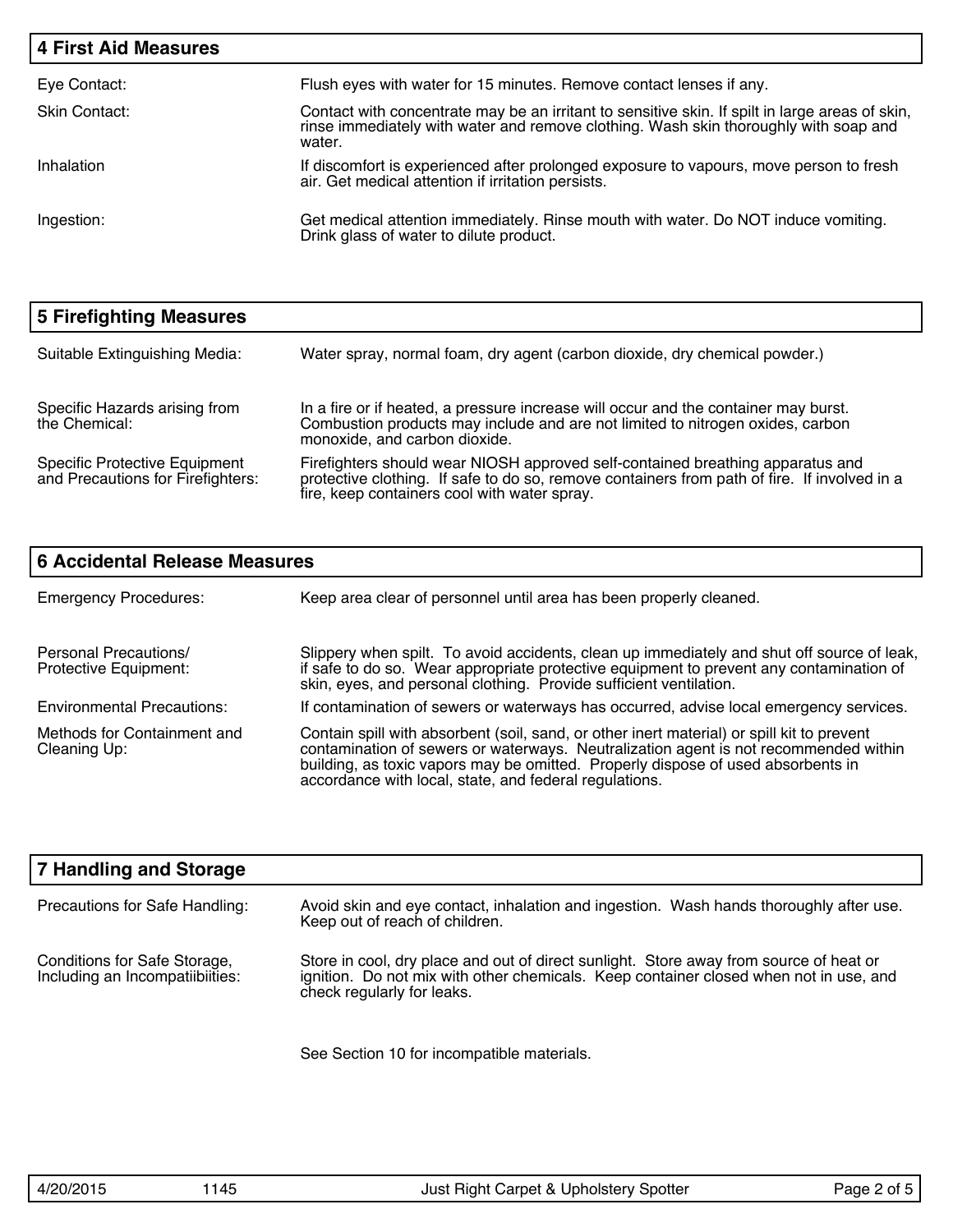| <b>8 Exposure Controls/Personal Protection</b>                                                                             |                     |                                                                                                                                                                             |                          |                                         |
|----------------------------------------------------------------------------------------------------------------------------|---------------------|-----------------------------------------------------------------------------------------------------------------------------------------------------------------------------|--------------------------|-----------------------------------------|
| <b>Control Parameters:</b><br><b>Hazardous Ingredients</b><br>Ammonium Lauryl Sulfate<br>Propylene Glycol Monomethyl Ether |                     | <b>ACGIH TLV</b><br>N/A<br>TWA 150 ppm<br>TWA 100 ppm                                                                                                                       | <b>OSHA PEL</b><br>N/A   | <b>NIOSH IDLH</b><br>N/A<br>TWA 100 ppm |
| Appropriate engineering<br>controls:<br><b>Personal Protection</b>                                                         |                     | Good ventilation should be sufficient to control worker exposure to airborne contaminants.                                                                                  |                          |                                         |
| Eye Protection:                                                                                                            |                     | Use protective glasses or safety goggles if splashing or spray-back is likely.                                                                                              |                          |                                         |
| Hand Protection:                                                                                                           |                     | Use protective gloves when used for prolong periods or if skin sensitive.                                                                                                   |                          |                                         |
| <b>Skin Protection:</b>                                                                                                    |                     | Use apron if splashing or spray-back is likely.                                                                                                                             |                          |                                         |
| <b>Respiratory Protection:</b>                                                                                             |                     | Use in well ventilated areas or local exhaust ventilation when cleaning small spaces.                                                                                       |                          |                                         |
| <b>Hygiene Measures:</b>                                                                                                   | storage and re-use. | Always wash hands after handling chemical products, and before smoking, eating,<br>drinking, or using the toilet. Wash contaminated clothing or protective equipment before |                          |                                         |
| 9 Physical and Chemical Properties                                                                                         |                     |                                                                                                                                                                             |                          |                                         |
| <b>Physical State:</b><br>Liquid                                                                                           | Specific Gravity:   | 1.01                                                                                                                                                                        | Vapour Pressure (mm Hg): | $<$ 17 mm Hg                            |

| Physical State:<br>Color:<br>Odor:<br>pH: | Liauid<br>Clear<br>Citrus<br>5-6 | Specific Gravity:<br>Evapporation Rate:<br>Solubility in Water:<br>$VOC$ (g/L): | 1.01<br>Complete<br><30 | Vapour Pressure (mm Hg):<br>Vapour Density:<br>Freezing Point (°F):<br>Boiling Point (°F):<br>Flash Point $(°F)$ : | $<$ 17 mm Hg<br>< 32<br>>212<br>> 200 |
|-------------------------------------------|----------------------------------|---------------------------------------------------------------------------------|-------------------------|--------------------------------------------------------------------------------------------------------------------|---------------------------------------|
|                                           |                                  | $<$ means less than                                                             |                         | > means greater than                                                                                               |                                       |

**Note:** These physical data are typical values based on material tested but may vary from sample to sample. Typical values should not be construed as a guaranteed analysis of any specific lot or as specification items.

# **10 Stability and Reactivity** Reactivity: No specific data Possibility of Hazardous Reactions: Under normal conditions of storage and use, hazardous reactions will not occur. Conditions to Avoid: **Avoid exposure to heat and light.** Incompatible Materials: Slightly reactive or incompatible with oxidizers (e.g., bleach), strong acids (e.g., hydrochloric acid) and reactive metals (e.g., aluminum). Chemical Stability: Stable Hazardous Decomposition Products: Under normal conditions of storage and use, hazardous decomposition products should not be produced.

| 4/20/2015 | 145 | Just Right Carpet & Upholstery Spotter | Page 3 of 5 |
|-----------|-----|----------------------------------------|-------------|
|           |     |                                        |             |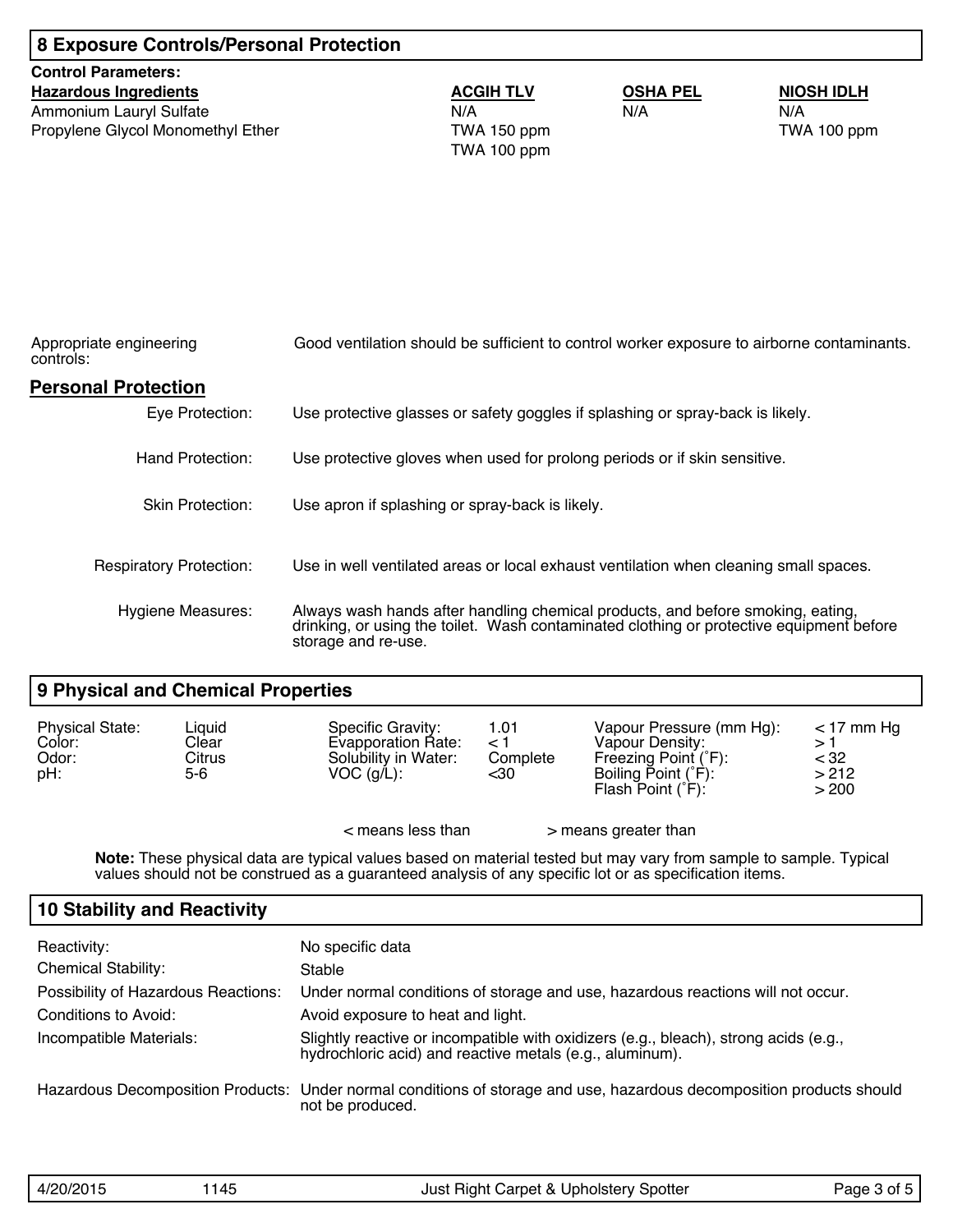# **11 Toxological Information**

| Symptoms:                                               |                                                                                                   |                                                                                                                                                                                                                       |              |
|---------------------------------------------------------|---------------------------------------------------------------------------------------------------|-----------------------------------------------------------------------------------------------------------------------------------------------------------------------------------------------------------------------|--------------|
|                                                         | Eye Contact:                                                                                      | Adverse symptoms may include the following: irritation, watering, redness                                                                                                                                             |              |
|                                                         | Skin Contact:                                                                                     | Adverse symptoms may include the following: irritation, redness                                                                                                                                                       |              |
|                                                         | Inhalation:<br>Adverse symptoms may include the following: respiratory tract irritation, coughing |                                                                                                                                                                                                                       |              |
|                                                         | Ingestion:                                                                                        | Adverse symptoms may include the following: stomach pains                                                                                                                                                             |              |
| <b>Acute Toxicity:</b>                                  |                                                                                                   |                                                                                                                                                                                                                       |              |
|                                                         | Eye Contact:                                                                                      | Causes eye irritation.                                                                                                                                                                                                |              |
|                                                         | Skin Contact:<br>Inhalation:                                                                      | Causes skin irritation.<br>May cause respiratory irritation.                                                                                                                                                          |              |
|                                                         | Ingestion:                                                                                        | May cause burns to mouth, throat and stomach.                                                                                                                                                                         |              |
|                                                         |                                                                                                   |                                                                                                                                                                                                                       |              |
| <b>Toxicity Data:</b>                                   |                                                                                                   |                                                                                                                                                                                                                       |              |
| <b>Hazardous Ingredients</b><br>Ammonium Lauryl Sulfate |                                                                                                   | <b>Species</b><br><b>Result</b><br><b>Dose</b><br>LD50 - Oral<br>Rat                                                                                                                                                  | 10000 mg/kg  |
|                                                         |                                                                                                   | LD 50- Dermal<br>2000 mg/kg<br>Rat                                                                                                                                                                                    |              |
|                                                         |                                                                                                   | LD50 - Dermal<br>Rabbit                                                                                                                                                                                               | 11300 mg/kg  |
|                                                         | Propylene Glycol Monomethyl Ether                                                                 | LD 50- Oral<br>Mouse                                                                                                                                                                                                  | 11,700 mg/kg |
|                                                         |                                                                                                   | 10000 ppm<br>LC 50- Inhalation<br>Rat                                                                                                                                                                                 |              |
|                                                         |                                                                                                   | LD 50- Dermal<br>Rabbit                                                                                                                                                                                               | 13000 mg/kg  |
| <b>Chronic Effects:</b>                                 |                                                                                                   | No known significant effects or critical hazards                                                                                                                                                                      |              |
| <b>12 Ecological Information</b>                        |                                                                                                   |                                                                                                                                                                                                                       |              |
| Ecotoxicity:                                            |                                                                                                   | No data available.                                                                                                                                                                                                    |              |
| <b>Aquatic Toxicity:</b>                                |                                                                                                   |                                                                                                                                                                                                                       |              |
| <b>Hazardous Ingredients</b>                            |                                                                                                   | <b>Result</b><br><b>Species</b><br><b>Dose</b>                                                                                                                                                                        |              |
| Ammonium Lauryl Sulfate                                 |                                                                                                   | No Data Available                                                                                                                                                                                                     |              |
|                                                         | Propylene Glycol Monomethyl Ether                                                                 |                                                                                                                                                                                                                       |              |
| <b>Other Adverse Effects:</b>                           |                                                                                                   | No known significant effects or critical hazards.                                                                                                                                                                     |              |
|                                                         | <b>13 Disposal Considerations</b>                                                                 |                                                                                                                                                                                                                       |              |
| Disposal Methods:                                       |                                                                                                   | Diluted product can be flushed to sanitary sewer. Discard empty container in trash.<br>Dispose of waste in accordance with federal, state, and local regulations.                                                     |              |
|                                                         | <b>14 Transportation Information</b>                                                              |                                                                                                                                                                                                                       |              |
|                                                         |                                                                                                   | Certain shipping modes or package sizes may have exceptions from the transport regulations.<br>The classification provided may not reflect those exceptions and may not apply to all shipping modes or package sizes. |              |
| <b>Ground Transport</b>                                 |                                                                                                   |                                                                                                                                                                                                                       |              |
| <b>DOT Classification:</b>                              |                                                                                                   | Not Regulated                                                                                                                                                                                                         |              |
| <b>UN Number:</b>                                       |                                                                                                   |                                                                                                                                                                                                                       |              |
| <b>Transport Hazard Class:</b>                          |                                                                                                   |                                                                                                                                                                                                                       |              |
| Packaging Group:                                        |                                                                                                   |                                                                                                                                                                                                                       |              |
| Hazardous Division:                                     |                                                                                                   |                                                                                                                                                                                                                       |              |
|                                                         |                                                                                                   |                                                                                                                                                                                                                       |              |
| <b>Hazardous Contents:</b>                              |                                                                                                   |                                                                                                                                                                                                                       |              |
| <b>15 Regulatory Information</b>                        |                                                                                                   |                                                                                                                                                                                                                       |              |
| <b>SARA Title III:</b>                                  |                                                                                                   | No                                                                                                                                                                                                                    |              |
| California Proposition 65:                              |                                                                                                   | No                                                                                                                                                                                                                    |              |
| Other Regulations:                                      |                                                                                                   |                                                                                                                                                                                                                       |              |
|                                                         |                                                                                                   |                                                                                                                                                                                                                       |              |
|                                                         |                                                                                                   |                                                                                                                                                                                                                       |              |
| 4/20/2015                                               | 1145                                                                                              | Just Right Carpet & Upholstery Spotter                                                                                                                                                                                | Page 4 of 5  |